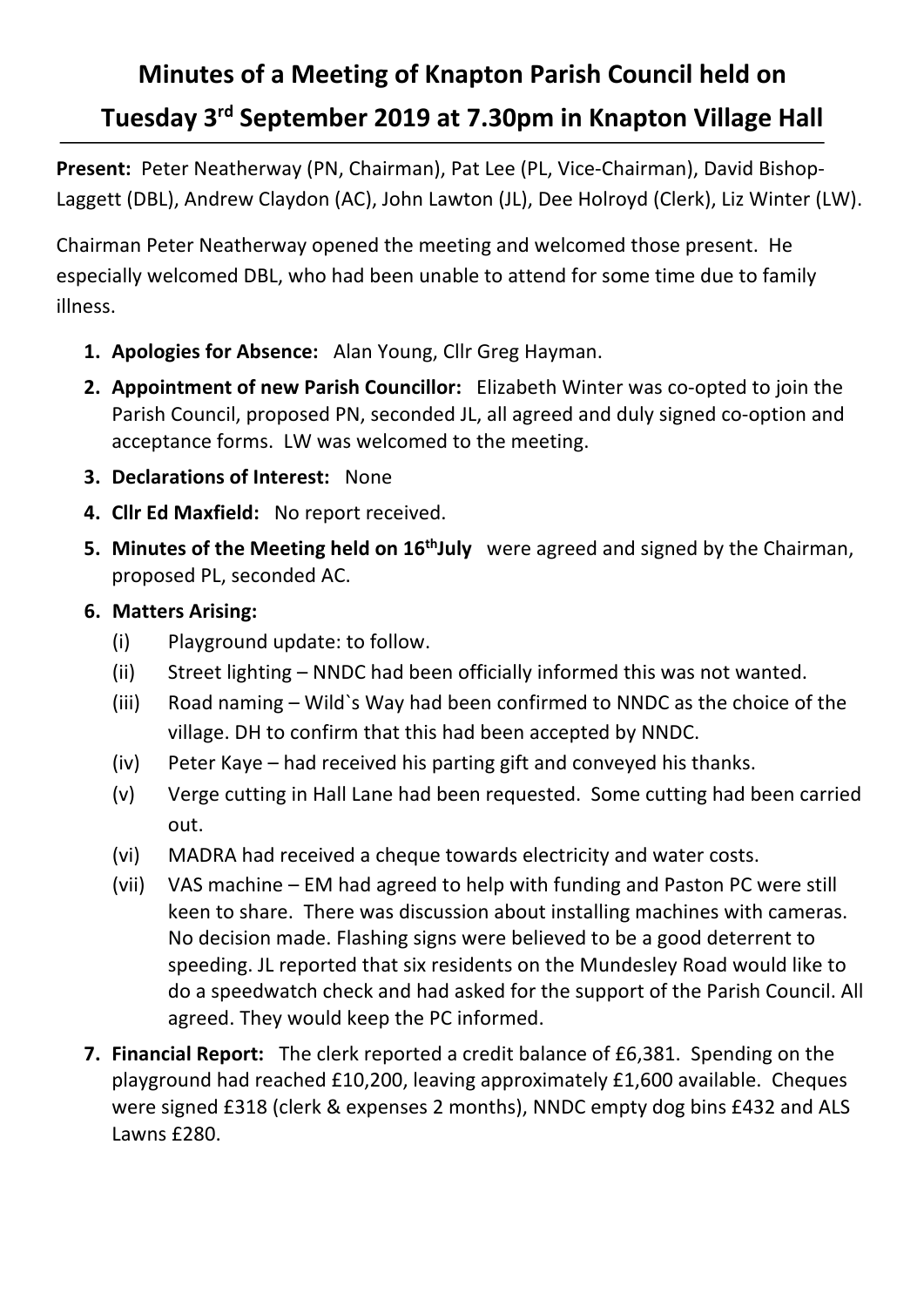## **8. Parish Councillor`s Reports:**

- (i) PN reported that he was hoping to make progress with MADRA.
- (ii) JL reported he had been on a website called `Next Door` dealing with local geographical areas. He believed this would be useful to the village**.** He had collected 26 names and addresses at the fete. These people could now be kept informed of PC affairs by email.
- (iii) Allotments: PL reported these were all let and being tidied up. One was available and would be let to a Knapton resident. PN suggested a night monitor camera should be installed as people had been seen entering the allotments and suggested a budget of up to £100 for this. PL requested this should come out of the deposits paid over the years and not claimed. All agreed. PL ask the Millennium Field developers whether they would kindly arrange for the road to be scraped and AC had hoggin available.
- (iv) Playground update. PL reported this had mostly been installed. An inspection had been carried out and there were some low risk and one medium risk issues which were currently being addressed by ALS Lawns and Fencing. ALS had done an excellent job of moving and installing the play equipment donated as well as some repairs to existing equipment. Sadly, there had been some vandalism, carried out at night. PN, PL and AY were doing a daily check each morning. Neighbours had been made aware and the police informed. This was particularly distressing as the result could only be injury to a child. (DH to check insurance situation). PN would ask the Bacton Police to drop in from time to time on their way past. A camera was discussed but no decision made.
- (v) PL also reported that the developers of Land off School Close had begun work on the footpath to the bus stop. The developers had proved to be helpful and would inform DBL when the Village Hall Car Park was ready for use.
- (vi) DBL raised the question of hedge cutting round the land being developed. VHT were responsible for this. VHT should also be asked to lower the kerb on the left hand side of School Close, to allow for easier resident parking.
- 9. **PC and Village Hall Website:** The new website was approaching completion and is available for councillors to evaluate. A gallery was suggested for existing photographs and it was agreed that it should be added later. The Church and the Village Hall had their own pages. MADRA had been invited to but had declined. JL asked whether we had an email facility on the site. PN would like all PC members to have an address which would reach only them. PN and JL to discuss this. PL reported a website called Knapton Primary School, which had a lot of information.